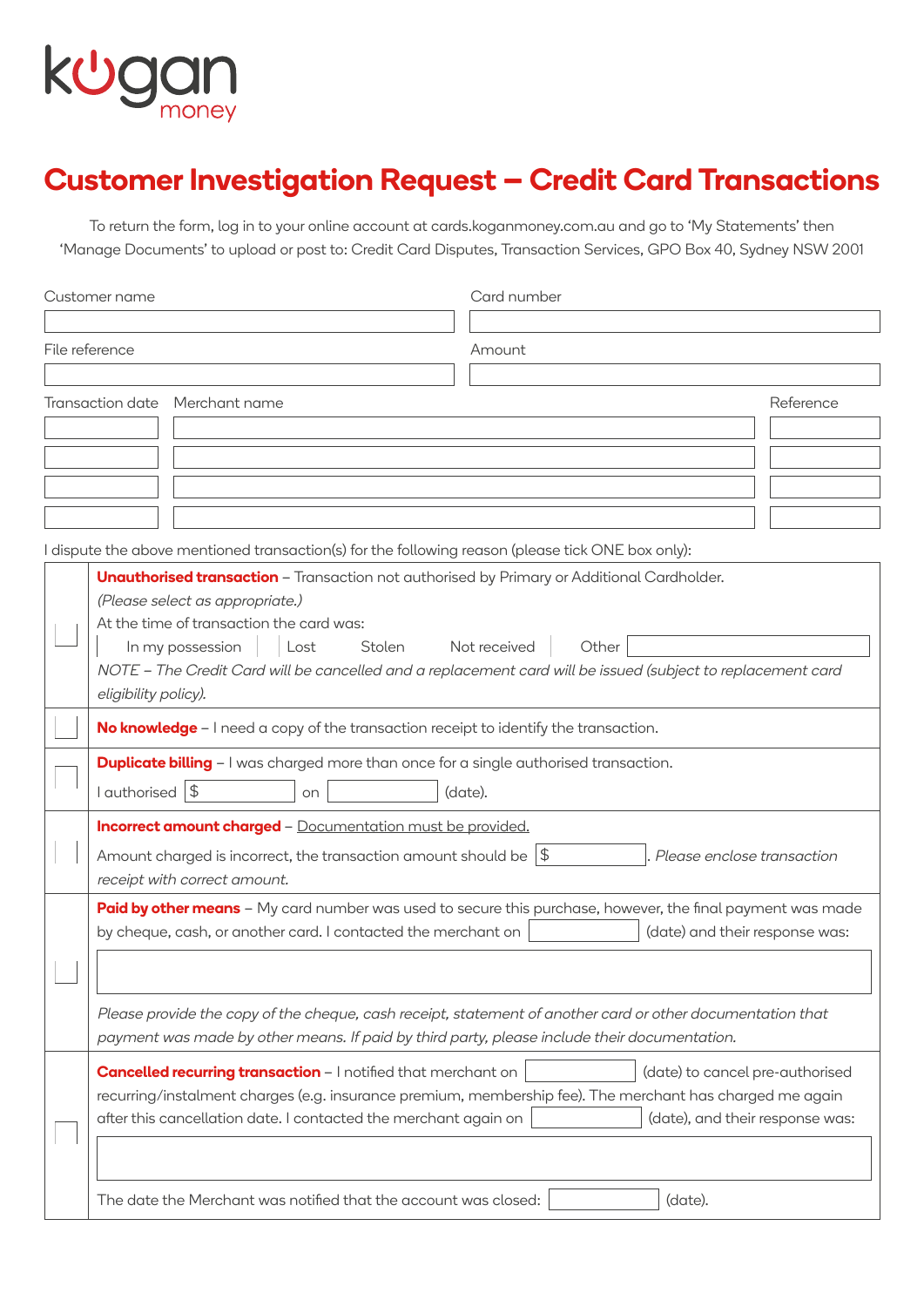|                                                                                                                                |  |           |           |  | Merchandise/Services not received - I engaged in a transaction with the above merchant, I did not receive |             |
|--------------------------------------------------------------------------------------------------------------------------------|--|-----------|-----------|--|-----------------------------------------------------------------------------------------------------------|-------------|
|                                                                                                                                |  |           |           |  | (detailed description of the merchandise or services purchased)                                           |             |
| for an amount of $ \$$                                                                                                         |  |           |           |  |                                                                                                           |             |
| I expected to receive it on                                                                                                    |  | (date) at |           |  | (time) and to be delivered at:                                                                            |             |
| (location).                                                                                                                    |  |           |           |  |                                                                                                           |             |
| The merchandise delivered late on                                                                                              |  |           | (date) at |  | (time) or to the wrong location                                                                           |             |
|                                                                                                                                |  |           |           |  |                                                                                                           | (location). |
| and I have returned the merchandise on<br>(date). Please update the details relating to return<br>(to the extent applicable).  |  |           |           |  |                                                                                                           |             |
| · Shipping company                                                                                                             |  |           |           |  |                                                                                                           |             |
| · Tracking number                                                                                                              |  |           |           |  |                                                                                                           |             |
| · Return/Authorisation number                                                                                                  |  |           |           |  |                                                                                                           |             |
| • Who signed for the package?                                                                                                  |  |           |           |  |                                                                                                           |             |
| • Delivery address                                                                                                             |  |           |           |  |                                                                                                           |             |
| I have contacted the merchant (contact number/email details<br>) to<br>resolve this issue on<br>(date) and their response was: |  |           |           |  |                                                                                                           |             |
| If the transaction is cancelled before expected date of delivery, please provide the cancellation date<br>and reason           |  |           |           |  |                                                                                                           |             |
| I tried to purchase/order                                                                                                      |  |           |           |  | (detailed description of the merchandise                                                                  |             |
| or services purchased) on<br>(date) but the transaction did not go through but my account was                                  |  |           |           |  |                                                                                                           |             |
| debited. I have contacted the merchant to resolve this issue on                                                                |  |           |           |  | (date) and their response was:                                                                            |             |
|                                                                                                                                |  |           |           |  |                                                                                                           |             |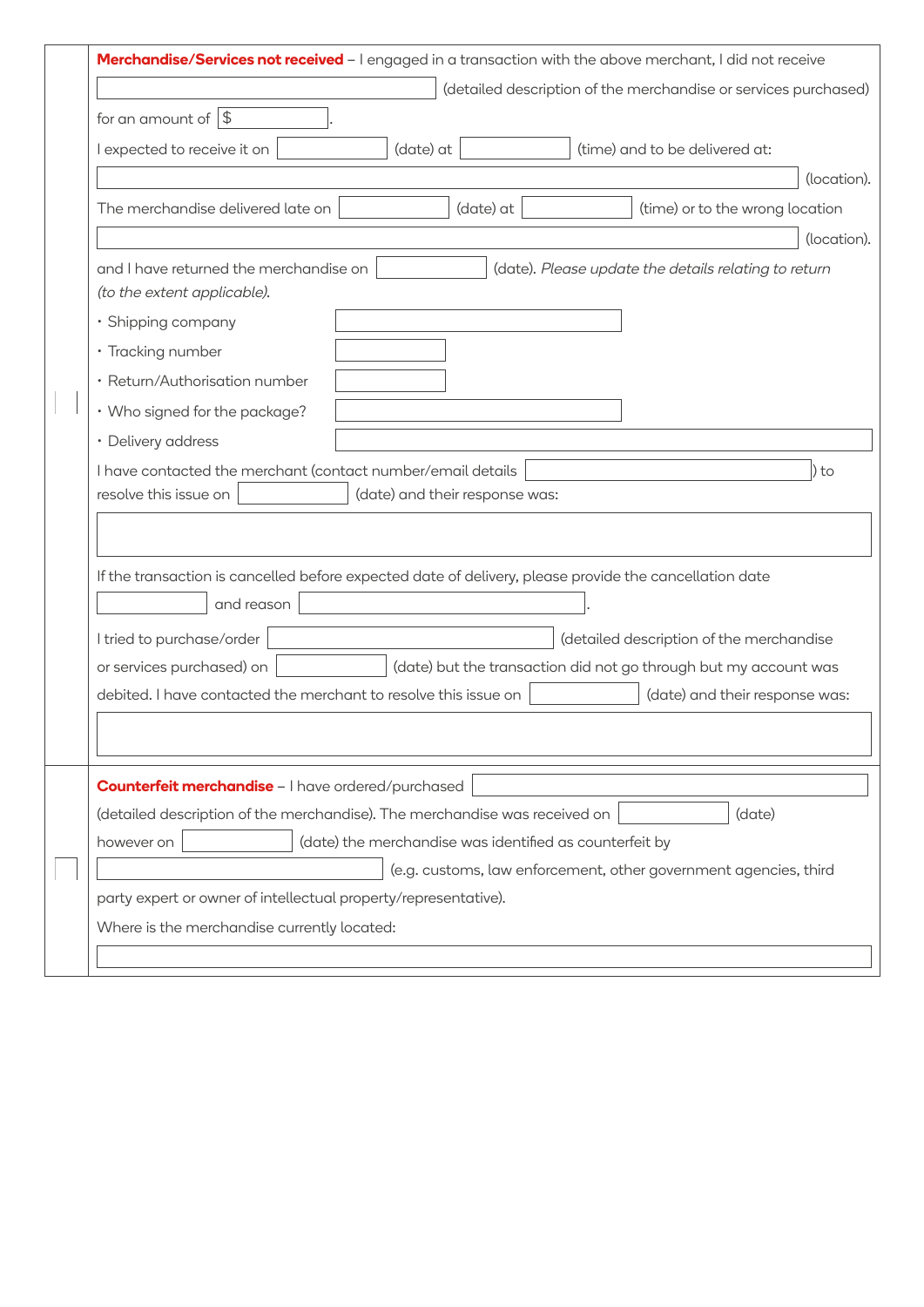|  | Not as described or defective merchandise or misrepresentation - Documentation must be provided.<br>The merchandise/service received on<br>(date) is defective or inferior in quality or did not conform to |  |  |  |  |  |
|--|-------------------------------------------------------------------------------------------------------------------------------------------------------------------------------------------------------------|--|--|--|--|--|
|  |                                                                                                                                                                                                             |  |  |  |  |  |
|  | what was agreed upon with the merchant at the time of purchase. Please provide the documentation/explanation                                                                                                |  |  |  |  |  |
|  | of the service/merchandise agreed upon and what was received (including quality issues/defects)                                                                                                             |  |  |  |  |  |
|  |                                                                                                                                                                                                             |  |  |  |  |  |
|  | I have contacted the merchant (contact number/email details:<br>) to                                                                                                                                        |  |  |  |  |  |
|  | resolve this issue on<br>(date) and their response was:                                                                                                                                                     |  |  |  |  |  |
|  |                                                                                                                                                                                                             |  |  |  |  |  |
|  | I have returned the merchandise on<br>(date). Please update the details relating to return to the<br>extent applicable.                                                                                     |  |  |  |  |  |
|  | · Shipping company                                                                                                                                                                                          |  |  |  |  |  |
|  | • Tracking number                                                                                                                                                                                           |  |  |  |  |  |
|  | • Return/Authorisation number                                                                                                                                                                               |  |  |  |  |  |
|  | • Who signed for the package?                                                                                                                                                                               |  |  |  |  |  |
|  | • Delivery address                                                                                                                                                                                          |  |  |  |  |  |
|  | · Reason for return                                                                                                                                                                                         |  |  |  |  |  |
|  | If the transaction is cancelled please provide the cancellation date<br>(date) and reason                                                                                                                   |  |  |  |  |  |
|  |                                                                                                                                                                                                             |  |  |  |  |  |
|  |                                                                                                                                                                                                             |  |  |  |  |  |
|  | Have you attempted returned the merchandise? If yes, please explain how and when the cardholder returned the                                                                                                |  |  |  |  |  |
|  | merchandise and the outcome:                                                                                                                                                                                |  |  |  |  |  |
|  | else please attempt to return the merchandise to the merchant.                                                                                                                                              |  |  |  |  |  |
|  | If in case of misrepresentation, please describe how the merchant's verbal and/or written representations do not<br>match the terms of sale, agreed at the time of transaction:                             |  |  |  |  |  |
|  |                                                                                                                                                                                                             |  |  |  |  |  |
|  |                                                                                                                                                                                                             |  |  |  |  |  |
|  | <b>Credit not processed</b> - Documentation must be provided.                                                                                                                                               |  |  |  |  |  |
|  | I engaged in a transaction with the merchant and dispute the amount of $\frac{1}{3}$                                                                                                                        |  |  |  |  |  |
|  | I have contacted the merchant and asked for refund to my account. I received a credit transaction receipt dated                                                                                             |  |  |  |  |  |
|  | (date) for the above listed charge, but the refund has not been applied to my account.<br>on                                                                                                                |  |  |  |  |  |
|  | Please provide the copy of the credit transaction receipt or voided transaction receipt.                                                                                                                    |  |  |  |  |  |
|  | <b>Incorrect transaction currency</b> (select any one of below)                                                                                                                                             |  |  |  |  |  |
|  | The transaction was to be completed in<br>currency, whereas merchant processed the charge<br>currency, which resulted in higher charge to the card.<br>in                                                   |  |  |  |  |  |
|  | Have you been advised that the Dynamic Currency Conversion would occur or was not offered as a choice to                                                                                                    |  |  |  |  |  |
|  | pay in the merchant's local currency?                                                                                                                                                                       |  |  |  |  |  |
|  | The dynamic currency conversion occurred but I neither agreed to the DCC nor made an active choice.                                                                                                         |  |  |  |  |  |
|  | ATM discrepancy - I tried to withdraw cash from ATM, but cash was NOT dispensed (or) I received only the<br>amount of<br>in currency                                                                        |  |  |  |  |  |